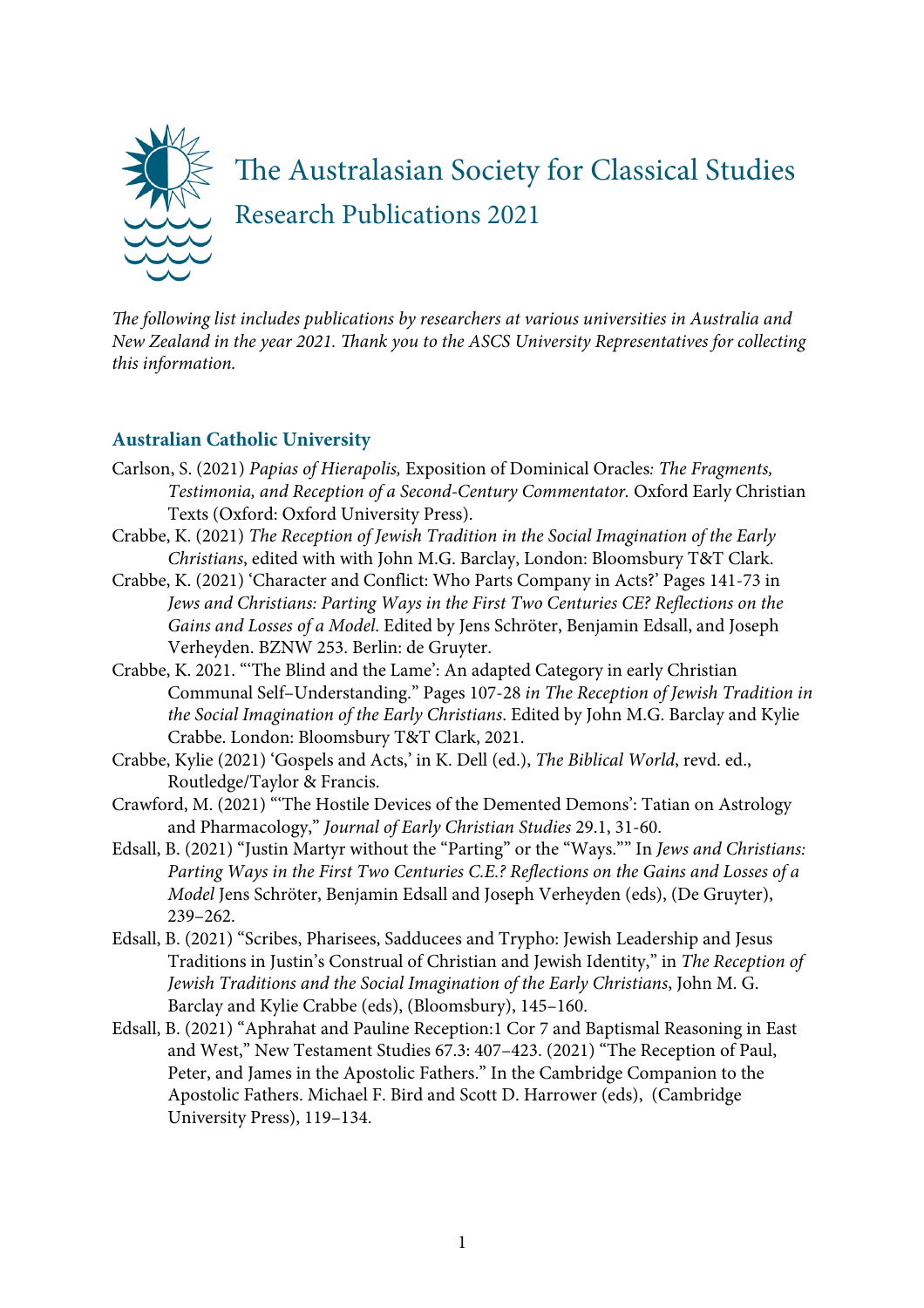- Edsall, B. (2021) *Jews and Christians: Parting Ways in the First Two Centuries C.E.? Reflections on the Gains and Losses of a Model*. Jens Schröter, Benjamin A. Edsall, and Joseph Verheyden (eds), (De Gruyter).
- Edsall, B. (2021) "'And it rushed in': A new proposal for interpreting GJudas 57,24." *Zeitschrift für die neutestamentliche Wissenschaft* 112.2: 238–250
- Gador-Whyte, S. *Hymns, Homilies and Hermeneutics in Byzantium*, co-edited with Andrew Mellas. Byzantina Australiensia (Leiden: Brill),
- Gador-Whyte, S. 2021. 'Knowing in Song: Christian Formation in Romanos the Melodist' in Sarah Gador-Whyte and Andrew Mellas (eds), Hymns, Homilies and Hermeneutics: Experiencing Liturgical Texts in Byzantium, Byzantina Australiensia (Leiden: Brill), 2021.
- Hanaghan, M. (2021) and J.W.P. Wijnendaele, "Constantius heros (ILCV 66) An elegiac testimony on the decline of the Late Roman West," *Chiron* 51, 257-276.
- Hanaghan, M. (2021) "Christian Visions and Sozomen's Julian," *Studia Patristica* CXXVIII (25), 167-181.
- Hanaghan, M. (2021) "Rufinus' Bloody Pagan Tyrants," *Vigiliae Christianae* 75.1, 22-42.
- Hanaghan M. (2021) "Sidonius Apollinaris contra Claudianus Mamertus: Jerome, Julianus Pomerius, and the Subversion of Praise," Journal of Early Christian Studies 29.2, 215- 236.
- LaValle Norman, D. 2021 "Contesting Aristotle: Science, Theology and the Resurrection of the Body in Methodius of Olympus' De Resurrectione and the Dialogue of Adamantius" *Vigiliae Christianae* 76.2, 121-143.
- Litwa, D. (2021) *The Evil Creator: Origins of an Early Christian Idea* (New York: Oxford University Press)
- Litwa, M. David (2021) "Did Marcion Call the Creator 'God'?" *Journal of Theological Studies*  72:1 (2021): 231-46.
- Litwa, M. David (2021) "Equal to Angels: The Early Reception History of the Lukan ἰσάγγελοι (Luke 20:36)," *Journal of Biblical Literature* 140:3 (2021): 601-22.
- Zecher, J. (2021) "Myths of Aerial Tollhouses and Their Tradition from George the Monk to the *Life of Basil the Younger*," *Dumbarton Oaks Papers* 75, pp. 297-31

## **Australian National University**

- Bishop, C., 'A Tarnished Bronze-Age? Divergent Comic Book Receptions of Homeric Greece', in M. Goodrum, D. Hall and P. Smith (eds.) *Drawing the Past: Comics and the Historical Imagination* (Jackson: University Press of Mississippi, 2021), 37–55.
- Bishop, C., 'Accounting for the Dominance of Deductive Methods in the Teaching of Latin', *Classicum* 46.2 (2021), 17–33.
- Bishop, C., 'Vectors of Erasure: Early Marian Epiclesis and the Forgetting of a Goddess', *Journal of the Australian Early Medieval Association* 17 (2021), 91–118.
- Davenport, C. 'Giving Voice to the Late Roman Emperor: Eumenius' *For the Restoration of the Schools* (*Pan. Lat.* 9[4]) in Context', *Journal of Late Antiquity* 14 (2021), 9-28.
- Davenport, C. 'News, Rumour, and the Political Culture of the Roman Imperial Monarchy in the *Roman History*', in C. Davenport and C. Mallan (eds), *Emperors and Political Culture in Cassius Dio's* Roman History (Cambridge: Cambridge University Press, 2021), 52-73.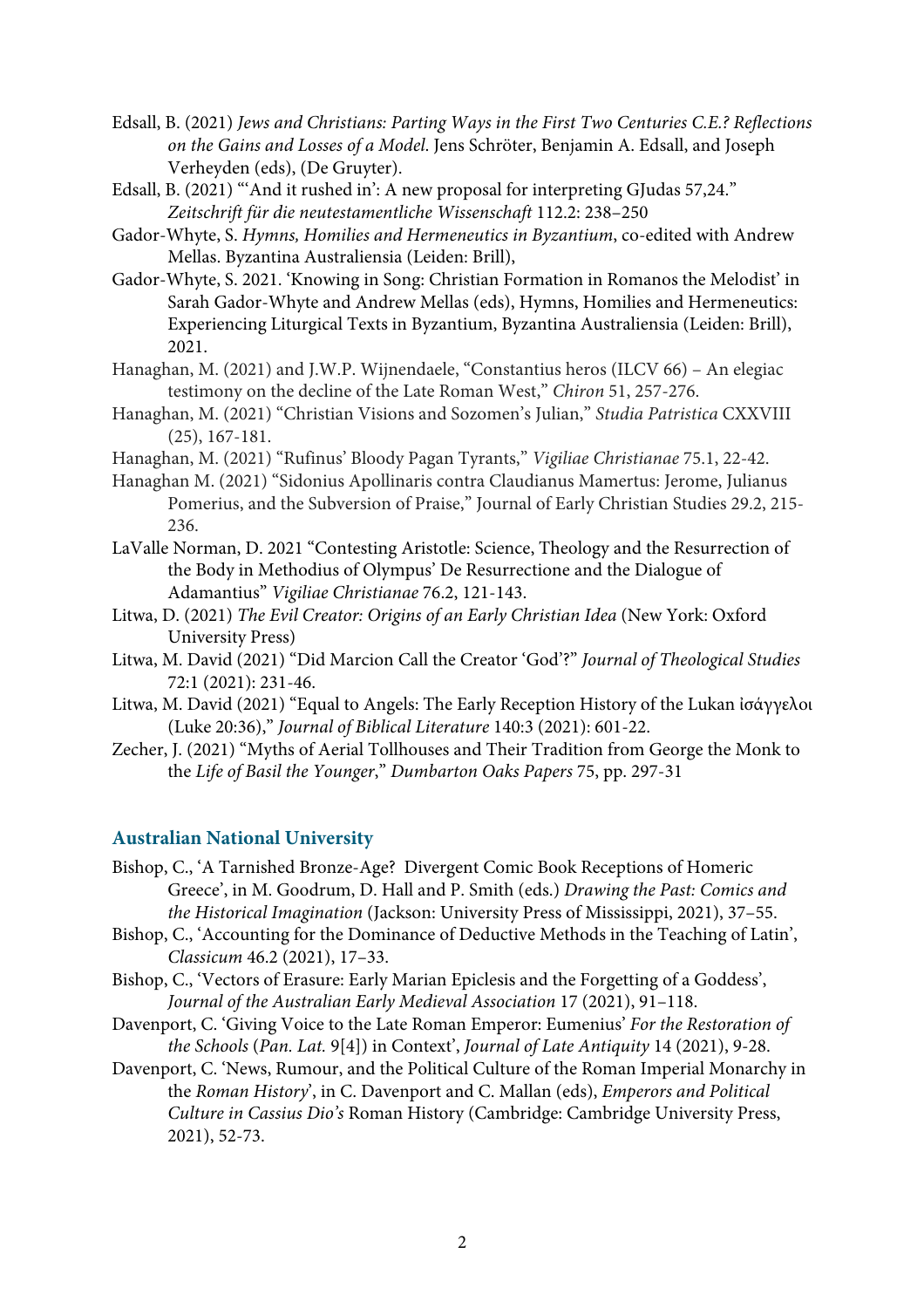- Davenport, C. 'War and Peace: Imperial Leadership in Dio's Second-Century Narrative', in C. Davenport and C. Mallan (eds), *Emperors and Political Culture in Cassius Dio's*  Roman History (Cambridge: Cambridge University Press, 2021), 177-196.
- Davenport, C. and Mallan, C. (eds.) *Emperors and Political Culture in Cassius Dio's* Roman History (Cambridge: Cambridge University Press, 2021).
- Davenport, C. and Mallan, C. 'Introduction. Cassius Dio: The Senator and his Caesars', in C. Davenport and C. Mallan (eds), *Emperors and Political Culture in Cassius Dio's*  Roman History (Cambridge: Cambridge University Press, 2021), 1-29.
- Garrett, P., 'Ancestry and Family Identity in Suetonius' *Caesars*', *Classical Quarterly* 71.2 (2021), 777-90.
- Minchin, E. 'Homer's Landscape of War: Spatial Mental Model and Cognitive Collage', in M. Makin, B. Reiss-Jousse and C. Mackie (eds), *Landscapes of War* (London: Bloomsbury Academic, 2021), 25-37
- Minchin, E. 'Preface', in D. Kim (ed.), *Sacred Sites and Sacred Stories: Transmission of Oral Tradition, Myth, and Religiosity* (London: Palgrave Macmillan, 2021), vii-viii.
- Minchin, E. 'The Creation of a Storyrealm: The Role of Repetition in Homeric Epic and Oswald's Memorial', in D. Beck (ed.), *Repetition, Communication, and Meaning in the Ancient World. Orality and Literacy in the Ancient World*, vol. XIII (Leiden-Boston: Brill, 2021), 373-392.
- Minchin, E. 'Visualizing the Shield of Achilles: Approaching its Landscapes via Cognitive Paths', *Classical Quarterly* 70.2 (2021), 474-484.

## **La Trobe University**

- Evans, R.., 'Rome Away from Home', in R. Evans and S. Wurster (eds), *Theorising Rome* (Newcastle upon Tyne: Cambridge Scholars Publishing, 2021), 119-138.
- Evans, R. and Wurster, S., 'Roman multiplicities', in R. Evans and S. Wurster (eds), *Theorising Rome* . (Newcastle upon Tyne: Cambridge Scholars Publishing, 2021), ix-xvii.
- Evans, R., 'The double valence of Baiae in Roman thought', in G. Shepherd (ed.) *Interaction and Identity: Sicily and South Italy from the Iron Age to Late Antiquity* (Nicosia, Cyprus: Astrom Editions, 2021), 205-220.
- Evans, R., 'Innovative Assessment in Higher Education: a Public Dissemination Assessment Model for Language Students', in K. Enomoto, R. Warner and C. Nygaard (eds), *Teaching and Learning Innovations in Higher Education* (Faringdon, Oxfordshire: Libri Publications, 2021), 323-338.
- Evans, R. and S. Midford, 'Teaching historical literacies to digital learners via popular culture'. *Arts and Humanities in Higher Education*. November (online first) 2021, https://doi.org/10.1177%2F14740222211050566
- Evans, R. and S. Wurster (eds), *Theorising Rome* (Newcastle upon Tyne: Cambridge Scholars Publishing, 2021).
- James, S., M. Mallman, M. and S. Midford, 'University students, career uncertainty, and the culture of authenticity', *Journal of Youth Studies* 24(4) (2021), 466-80.
- McPhee, I, 'An Attic Vase-painter of the First Half of the Fourth Century: The Painter of Colossus 35,' in E. Giudice and G. Giudice (eds), *Studi miscellanei di ceramografia greca*, VII (Catania 2021),183-222.
- McPhee, I., 'The Port Sunlight Painter: A Campanian Vase-Painter of the Early 4<sup>th</sup> Century?', in *Numismatica e antichità classiche (Quaderni Ticinesi)* 50 (2021), 1-18.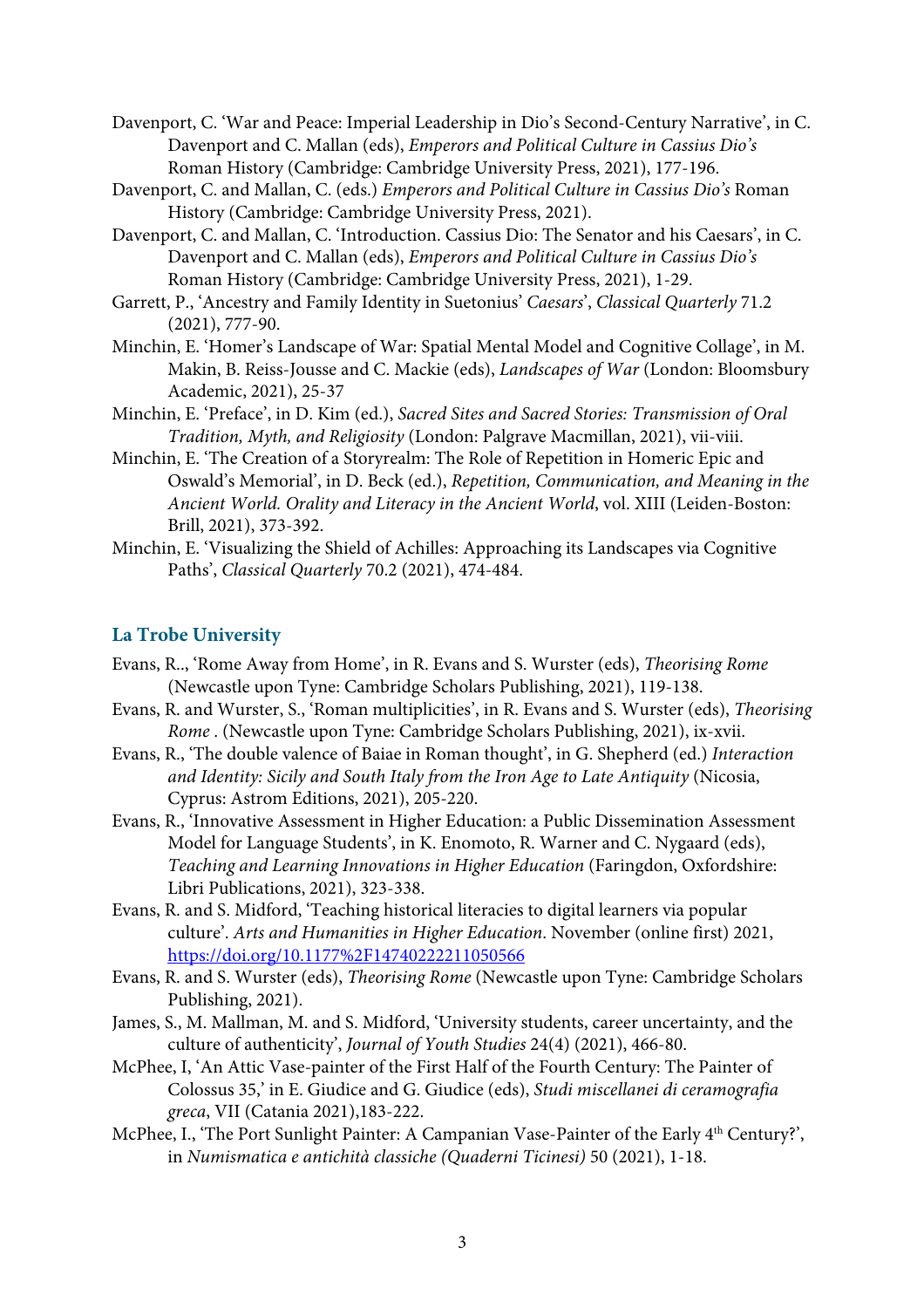- McPhee, I., **'**A red-figured calyx-krater from Himera: Attic, not Sicilian', in G. Shepherd (ed.), *Interaction and Identity. Sicily and South Italy from the Iron Age to Late Antiquity* (Nicosia, Cyprus: Astrom Editions, 2021), 125-47.
- Midford, S., '"A Deathless Monument of Valour": Memorializing Anzacs as ancient Greek citizen-soldiers from the war's aftermath to Julia Gillard's 2012 Gallipoli Dawn Service speech', Michael K. Walsh and Andrekos Varnava (eds), *After the Armistice: Empire, Endgame and Aftermath* (London: Routledge, 2021), 178-89.
- Midford, S. (2021). 'From Etruria to empire: Virgil, georgic and colonial representations of the Australian landscape, in Rhiannon Evans and Sonya Wurster (eds), *Theorising Rome* (Newcastle upon Tyne: Cambridge Scholars Publishing, 2021), 99-117.
- Midford, S.,'Sidney Nolan's 'Disasters of War', in Anthony Fitzpatrick (ed.), *Sidney Nolan: Myth Rider* (Healsville, Victoria: TarraWarra Museum of Art, 2021), 129-33.
- O'Hearn, L., 'Conquering Ida: An Ecofeminist Reading of Catullus' Poem 63', *Antichthon* 55 (2021), 116–35
- O'Hearn, L. and M. Johnson (eds.) 'Introduction' to 'Catullus in the 21st Century' Special issue of *Antichthon* 55 (2021), 1–5
- O'Hearn, L., 'Being *Beatus* in Catullus' Poems 9, 10, 22 and 23', *Classical Quarterly* 70 (2021), 691–706
- O'Hearn, L., 'Juventius and the Summer of Youth in Catullus' Poem 48', *Mnemosyne* 74 (2021), 111–33
- Shepherd, G. (ed.) (2021): in *Interaction and Identity. Sicily and South Italy from the Iron Age to Late Antiquity* (Nicosia, Cyprus: Astrom Editions, 2021)
- Shepherd, G. (2021): 'Interaction and Identity in ancient Sicily and South Italy: an Introduction', in G. Shepherd (ed.) *Interaction and Identity. Sicily and South Italy from the Iron Age to Late Antiquity*, (Nicosia, Cyprus: Astrom Editions, 2021), 1-8.
- Shepherd, G. (2021): 'The Tomb of the Diver and Burial Practices in Magna Grecia', in A. Meriano and G. Zuchtriegel (eds), *The Tomb of the Diver: Ritual, Art and Poetry in Paestum and the Mediterranean 500 BC* (Pisa: Edizioni ETS, 2021), 45-63.
- Webb, J.M. and A.B. Knapp, 'Rethinking Middle Bronze Age communities on Cyprus: 'egalitarian' and isolated or complex and interconnected?'' *Journal of Archaeological Research* 29 (2021), 203–253 https://doi.org/10.1007/s10814-020-09148-8
- Papantoniou, G. and J.M. Webb, 'Funerary ritual, religious ideology and cult', in L. Bombardieri and E. Panero (eds), *Cyprus. Crossroads of Civilizations*, (Turin: Musei Reali, 2021), 179-185.
- Tema, E., I. Hedley, F.J. Pavón-Carrasco, E. Ferrara, P. Gaber, D. Pilides, M. Toumazou, Y. Violaris, J.M. Webb and D. Frankel, 'Investigation of the directional occurrence of the Levantine geomagnetic field anomaly: new data from Cyprus and abrupt directional changes', *Earth and Planetary Science Letters* 557 (2021) 116731 https://doi.org/10.1016/j.epsl.2020.116731

## **Macquarie University**

- Álvarez-Mon, J., and Wicks, Y., 'Elamite War Chariots and Military Equipment at Ancient Kabnak (ca. 1400 BCE)', *Journal of Cuneiform Studies*, 73 (2021), 121–34.
- Anagnostou-Laoutides, E., 'Attuning to the Cosmos: The Ethical Man's Mission from Plato to Petrarch', in C. Monagle (ed.), *The Intellectual Dynamism of the High Middle Ages* (Amsterdam: Amsterdam University Press, 2021), 249–75.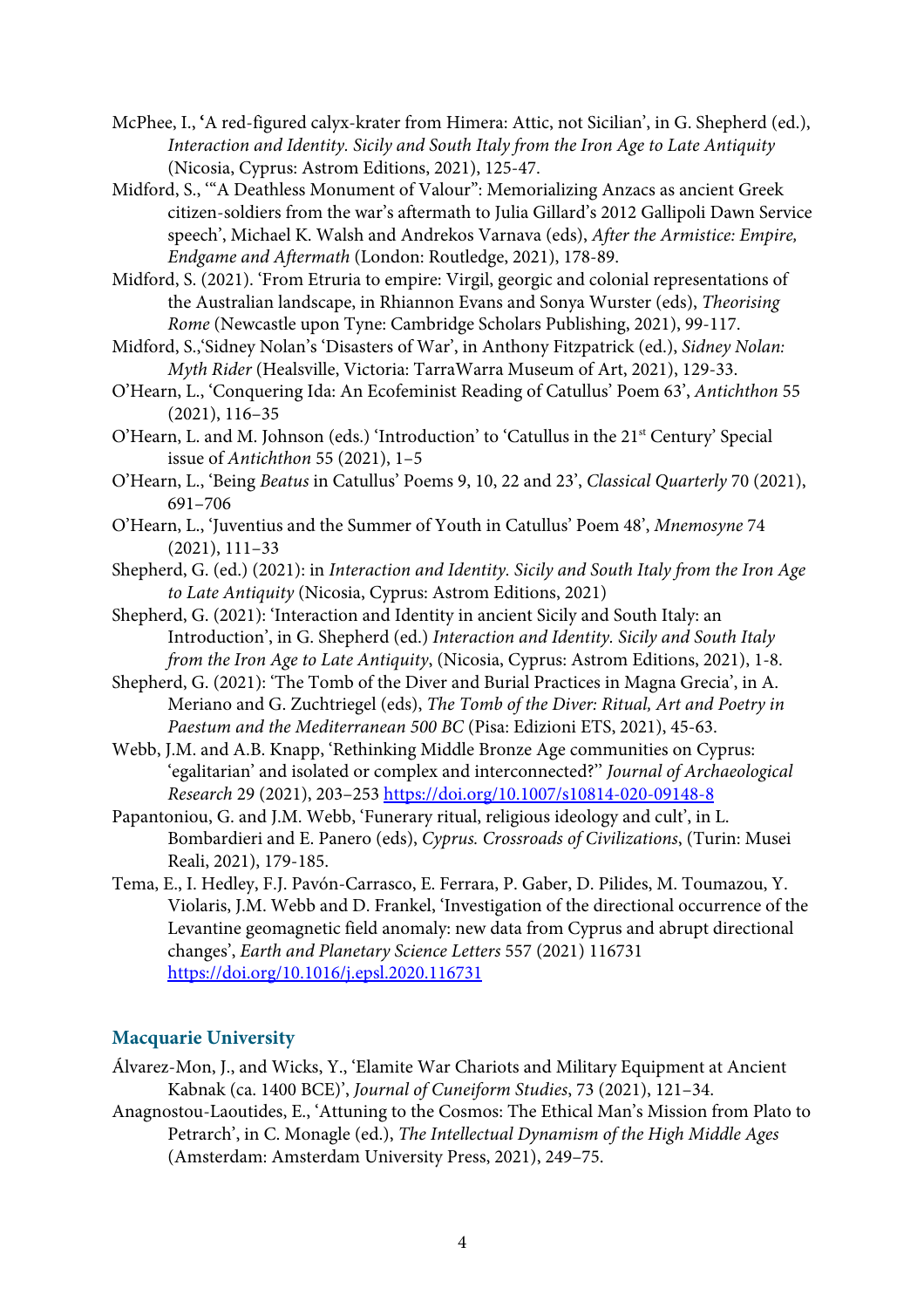Anagnostou-Laoutides, E., 'Drunk with Wisdom: Metaphors of Ecstasy in Plato's Symposium and Lucian of Samosata', *Religions*, 12.10 (2021), 1–14.

- Anagnostou-Laoutides, E., 'The Eye of the Soul in Plato and Pseudo-Macarius: Alexandrian Theology and the Roots of Hesychasm', in S. Gador-Whyte and A. Mellas (eds), *Hymns, Homilies and Hermeneutics in Byzantium* (Leiden and Boston: Brill, 2021), 216–38.
- Anagnostou-Laoutides, E., 'The God of Tahpanhes and His Sicilian Counterpart', in G. Shepherd (ed.), *Interaction and Identity: Sicily and South Italy from the Iron Age to Late Antiquity* (Nicosia, Cyprus: Astrom Editions, 2021), 107–24.
- Anagnostou-Laoutides, E., 'Marching in the Name of Pleasure: Cavafy's Sexual Aesthetics in View of His Models', *Modern Greek Studies (Australia and New Zealand)*, 20 (2021), 152–75.
- Anagnostou-Laoutides, E., 'The Metaphor of Prometheus in Blumenberg', *Academia Letters* (April 2021), [6 pages; no pagination].
- Anagnostou, E., 'Tyrants and Saviors in *Pan. Lat.* 12(9): Pro-Constantinian Readings of the Aeneid', *Journal of Late Antiquity*, 14 (2021), 75–96.
- Anagnostou, E., and Payne, A., 'Drinking and Discourse in Plato', In: *Methexis* 33 (2021), 57– 79.
- Ast, R., Choat, M., Cromwell, J., Lougovaya, J., and Yuen-Collingridge, R. (eds), *Observing the Scribe at Work: Scribal Practice in the Ancient World* (Leuven: Peeters, 2021).
- Beness, J.L., and Hillard, T.W., 'The Harbour(s) of Ancient Torone: The Search for Their Location and Reflections on Honor Frost's Hypothesis concerning Shipbuilding in the Area', in S. Demesticha and L. Blue (eds), *Under the Mediterranean I: Studies in Maritime Archaeology* (Leiden, Sidestone Press, 2021), 147–61.
- Beness, J.L., and Hillard, T.W., 'L. Licinius Lucullus (185)', in I. Worthington (ed.), *Brill's New Jacoby Online* (Leiden: Brill, 2021), [no pagination].
- Bommas, M. and Neil, B., 'The Art of Sgraffito', in M. Bommas, (ed.), *East Meets West: The Crusades and the Age of Decolonisation* (Sydney: Giles Ltd., 2021), 43–45.
- Boršić, L., Džino, D., and Radić Rossi, I., *Liburnians and Illyrian Lembs: Iron Age Ships of the Eastern Adriatic* (Oxford: Archaeopress, 2021).
- Choat, M., 2021, 'Text and Paratext in Documentary Papyri from Roman Egypt', in R. Ast, M. Choat, J. Cromwell, J. Lougovaya, and R. Yuen-Collingridge (eds), *Observing the Scribe at Work: Scribal Practice in the Ancient World* (Leuven: Peeters, 2021), 281–98.
- Di Biase-Dyson, C., 'Metaphor Identification in Multiple Languages: MIPVU around the World', *Metaphor and the Social World*, 11 (2021), 373–81.
- Drijvers, J.W., and McEvoy, M., 'Introduction', 2021, *Journal of Late Antiquity*, 14 (2021), 2– 8.
- Džino, D., *From Justinian to Branimir: The Making of the Middle Ages in Dalmatia*, (London and New York: Routledge, Taylor and Francis Group, 2021).
- Džino, D., 'Inconvenient Questions about Post-Dayton Bosnia and Herzegovina: A Review of Dražen Pehar, *Peace as War: Bosnia and Herzegovina, Post-Dayton*', *Croatian Studies Review*, 14–15 (2018/2019), 160–64.
- Džino, D., 'The Mission of Abbot Martin in Dalmatia and Istria 641 or 642: A New Interpretation', in D. Džino and R. Strickler (eds), *Dissidence and Persecution in Byzantium: From Constantine to Michael Psellos* (Leiden and Boston: Brill, 2021), 70– 91.
- Džino, D., 'Rethinking Periodization in Post-Roman Southeastern Europe: The Case-Study of Dalmatia', *Archaeologia Bulgarica*, 25 (2021), 55–76.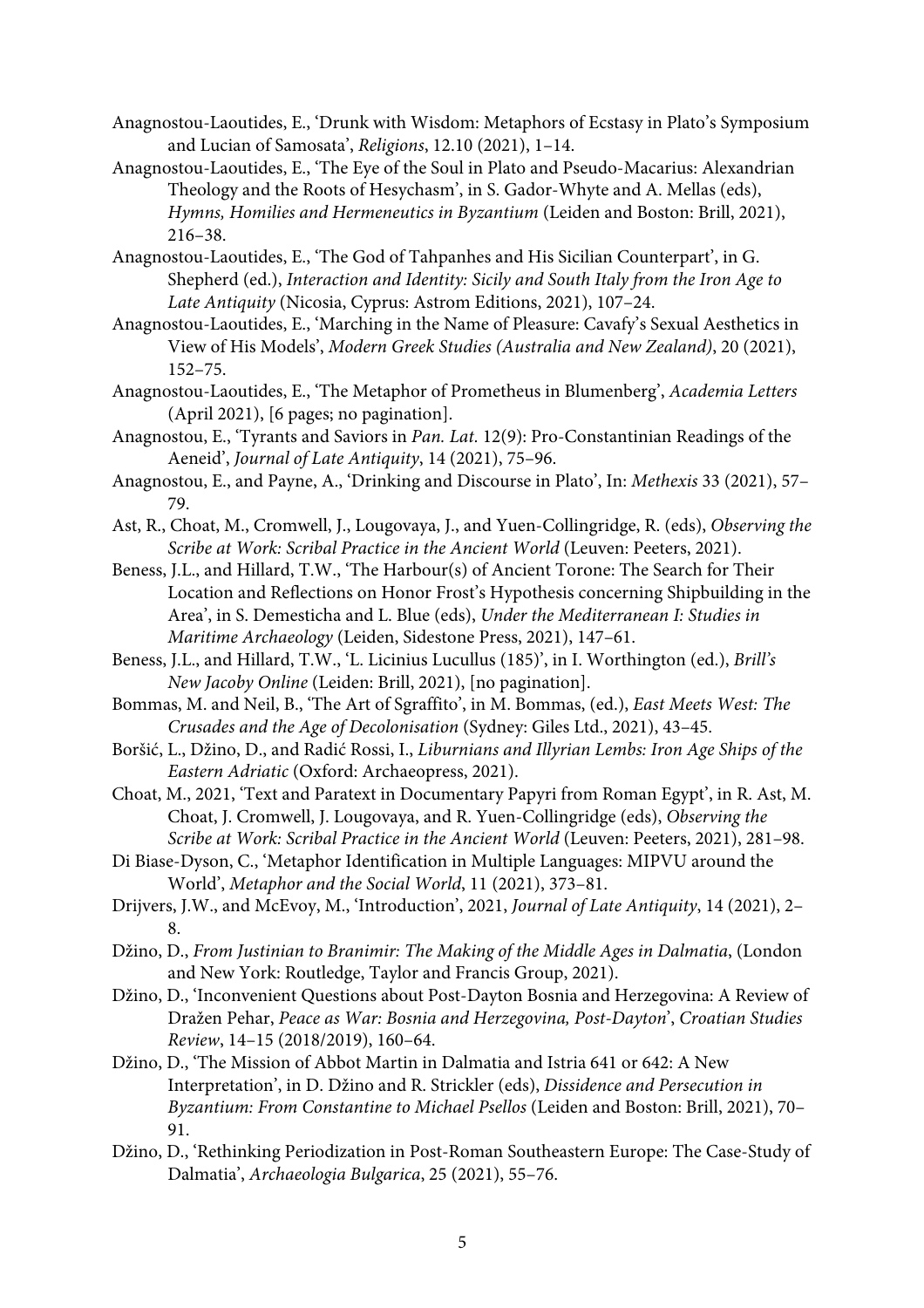- Džino, D., and Strickler, R. (eds), *Dissidence and Persecution in Byzantium: From Constantine to Michael Psellos* (Leiden and Boston: Brill, 2021).
- Džino, D., and Strickler, R., 'Introduction', in D. Džino and R. Strickler (eds), *Dissidence and Persecution in Byzantium: From Constantine to Michael Psellos* (Leiden and Boston: Brill, 2021), 1–12.
- Edwell, P., *The Case that Stopped a Nation: The Archibald Prize Controversy of 1944* (Sydney: Halstead Press, 2021).
- Edwell, P., *Rome and Persia at War: Imperial Competition and Contact, 193–363 CE* (London and New York: Routledge, 2021).
- Between Rome and ] در بین روم و ایران (فرات میانی میان رودان و پالمیرا :تحت كنترل رومی ,Edwell, P *Persia: The Middle Euphrates, Mesopotamia and Palmyra, and the Coming of Rome*], transl. into Farsi by M. Maleki (Tehran: Agah Publications, 2021).
- Evans, L., 'La vie secrète des mille-pattes en égypte antique', *Egypte, Afrique et Orient*, Special Issue 2 (2021), [no pagination].
- Evans, L., and Weinstein, P., 'Begone from Me, O Crooked-Lips! Integrated Pest Management in Ancient Egypt', *American Entomologist* 67 (2021), 46–53.
- Evans, T.V., 'The Nature of LXX Greek: Language and Lexicography', in A.G. Salvesen and T.M. Law (eds), *The Oxford Handbook of the Septuagint* (Oxford: Oxford University Press, 2021), 91–104.
- Hillard, T.W., 'Reading Catullus 113 as the Vilification of Pompey's Ex-Wife Mucia', *Antichthon*, 55 (2021), 74–93.
- Kanawati, N., 'Pepi of Meir: His Tomb (D1), Date and Background', *Dans les pas d'Imhotep: Mélanges offerts à Audran Labrousse*. Legros, R. (ed.). (Leuven: Peeters, 2021), 191–98.
- Kanawati, N., Khalifa, E., and Bommas, M., 'Governor Baqet II at Beni Hassan: Security in Death', *Egyptian Archaeology*, 59 (2021), 37–41.
- Keegan, P., *Livy's Women: Crisis, Resolution, and the Female in Rome's Foundation History* (London and New York: Routledge, 2021).
- Keegan, P., 'False Positive: Testing the Authenticity of Latin Graffiti in Ancient Pompeii', in K. Lennartz and J. Martínez (eds), *Tenue est mendacium: Rethinking Fakes and Authorship in Classical, Late Antique, and Early Christian Works* (Groningen: Barkhuis, 2021), 261–92.
- Laurence, R., 都市のリスク管理 ['Risk and the Roman City'], in Y. Hori (ed.), 古代ローマ人の都 市管理 (Fukuoka: Kyushu University Press, 2021), 21–66.
- Laurence, R., and Maguire, S., 'What Was It Like to Be Old in Ancient Rome?', *The Lighthouse* (8 Mar 2021), [no pagination].
- Lupack, S., and Ross, S., 'The Inaugural Season of the Perachora Peninsula Archaeological Project', *Australian Archaeological Institute at Athens Bulletin*, 17 (2021), 30–33.
- McEvoy, M., 'Orations for the First Generation of Theodosian Imperial Women', *Journal of Late Antiquity*, 14 (2021), 117–41.
- Middleton, E., and Evans, L., 'The Cicada's Deafening Shriek is the Sound of Summer, and Humans have been Drawn to It for Thousands of Years' *The Conversation* (12 Jan 2021), [no pagination].
- Mourad, A-L., *The Enigma of the Hyksos*, Vol. II: *Transforming Egypt into the New Kingdom: The Impact of the Hyksos and Egyptian-Near Eastern Relations* (Wiesbaden: Harrassowitz, 2021).
- Mourad, A-L., 'Strategies of Survival? Change, Continuity and the Adaptive Cycle across the Middle to Early Late Bronze Age at Tell el-Dabˁa, Egypt', *Journal of Anthropological Archaeology*, 64 (2021), 1–25.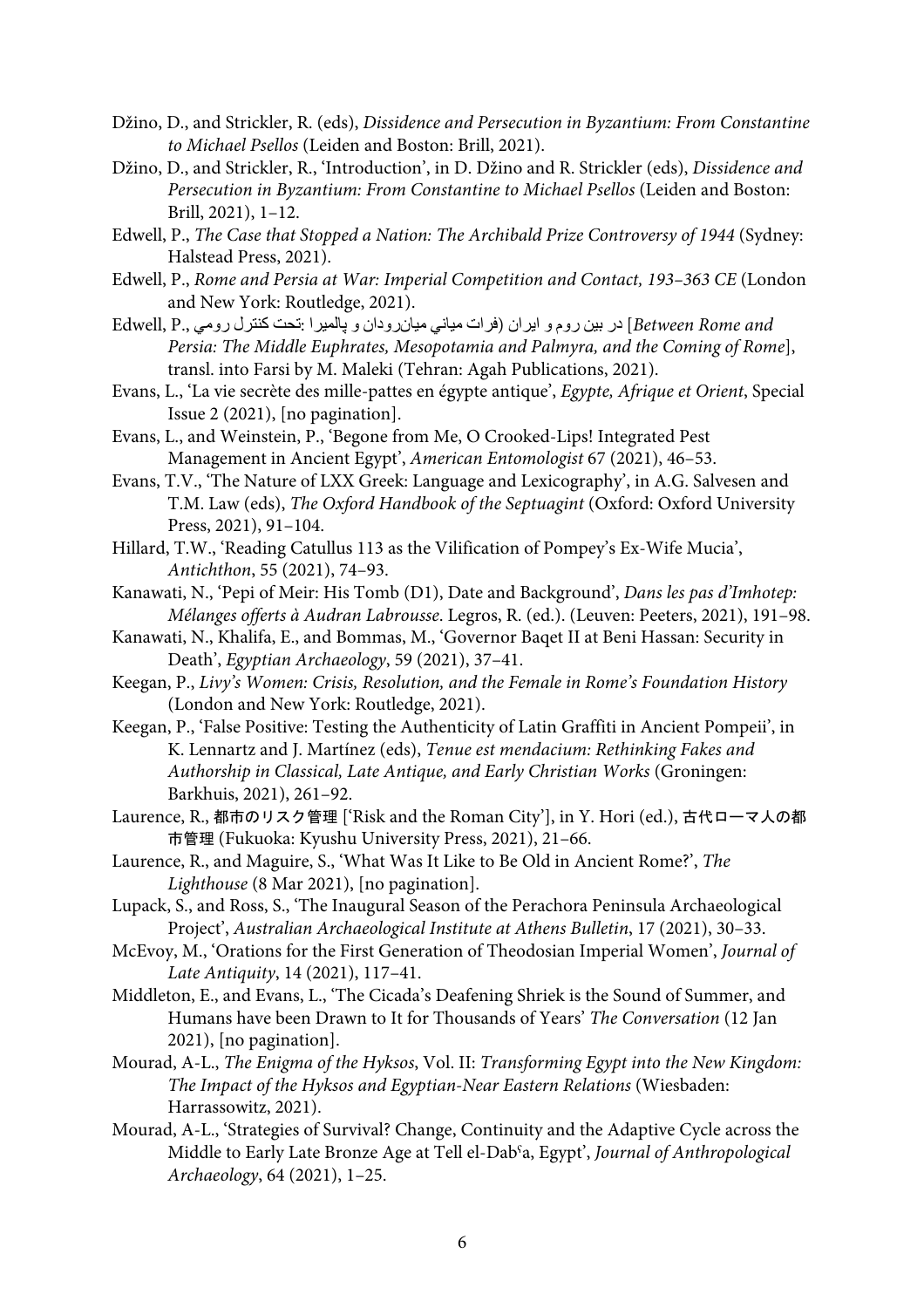- Neil, B., *Dreams and Divination from Byzantium to Baghdad, 400–1000 CE* (Oxford: Oxford University Press, 2021).
- Neil, B., 'The Byzantine Empire', in M. Bommas, (ed.), *East Meets West: The Crusades and the Age of Decolonisation* (Sydney: Giles Ltd., 2021), 23–31.
- Neil, B., 'Forging the Faith: Pseudo-Epistolography in Christian Late Antiquity', in K. Lennartz and J. Martínez (eds), *Tenue est mendacium: Rethinking Fakes and Authorship in Classical, Late Antique, and Early Christian Works* (Groningen: Barkhuis, 2021), 229–42.
- Neil, B., 'Rivalries in Rome: *Damnatio memoriae* and Forbidden Books in the Letters of Pope Hormisdas (514–23)', in G.D. Dunn, and C. Shepardson (eds.), *Dealing with Difference: Christian Patterns of Response to Religious Rivalry in Late Antiquity and Beyond* (Tübingen: Mohr Siebeck, 2021), 167–84.
- Power, R.K., 'Child, Infant and Foetal Burials in the Egyptian Archaeological Record: Exploring Cultural Capacities from the Predynastic to Middle Kingdom Periods (ca. 4400–1650 BC)', in L.A. Beaumont, M. Dillon, and N. Harrington (eds), *Children in Antiquity: Perspectives and Experiences of Childhood in the Ancient Mediterranean* (London and New York: Routledge, Taylor and Francis Group, 2021), 415–29.
- Richards, D., Lupack, S., Bilgin, A.A.B., Neil, B., and Porte, M., 'Learning with the Heart or with the Mind: Using Virtual Reality to Bring Historical Experiences to Life and Arouse Empathy', *Behaviour and Information Technology* (E-pub ahead of print, 12 December 2021; 24 pp.).
- Sheedy, K., 'The Creation of the Australian Centre for Ancient Numismatic Studies, Macquarie University', *Journal of the Numismatic Association of Australia*, 30 (2021), 148–54.
- Sheedy, K., Knowles, T., Silvemini, F., Luzin, V., Olsen, S., Gabe, U., Munroe, P., and Avdeev, M., 'Strange Objects and Strange Explanations: Understanding the Incuse Coinages of South Italy by Non-Destructive Neutron Diffraction and Tomography', in G. Shepherd (ed.), *Interaction and Identity: Sicily and South Italy from the Iron Age to Late Antiquity* (Nicosia: Astrom Editions, 2021), 253–74.
- Sobotkova, A., Ross, S.A., Hermankova, P., Lupack, S., Nassif-Haynes, C., Ballsun-Stanton, B., and Kasimi, P., 'Deploying an Offline, Multi-User, Mobile System for Digital Recording in the Perachora Peninsula, Greece', *Journal of Field Archaeology*, 46 (2021), 571–94.
- Sowada, K., Ownby, M., and Bárta, M., 'The Origin of Imported Jars from 6th Dynasty Abusir: New Light on Early Bronze Age Egyptian-Levantine Relations', *Bulletin of the American Schools of Oriental Research*, 386 (2021), 221–36.
- Sowada, K., Power, R.K., Jacobsen, G., Murphy, T., McClymont, A., Bertuch, F., Jenkinson, A., Carruthers, J., and Magnussen, J., 'Multidisciplinary Discovery of Ancient Restoration Using a Rare Mud Carapace on a Mummified Individual from Late New Kingdom Egypt', *PLoS ONE*, 16, 2, (3 Feb 2021), 1–17.
- Thompson, J.E., Power, R.K., Mercieca-Spiteri, B., Magnussen, J.S., Pardey, M., Buck, L.T., Stock, J.T., McLaughlin, T.R., Stoddart, S., and Malone, C., 'Analysis of Periosteal Lesions from Commingled Human Remains at the Xagħra Circle Hypogeum Reveals the First Case of Probable Scurvy from Neolithic Malta', *International Journal of Osteoarchaeology* (E-pub ahead of print, 15 September 2021; 20 pp.)
- Van Damme, T., and Lupack, S., 'Archaic and Classical Ceramics of Eleon', *Mouseion: Journal of the Classical Association of Canada*, 18 (2021), 86–133.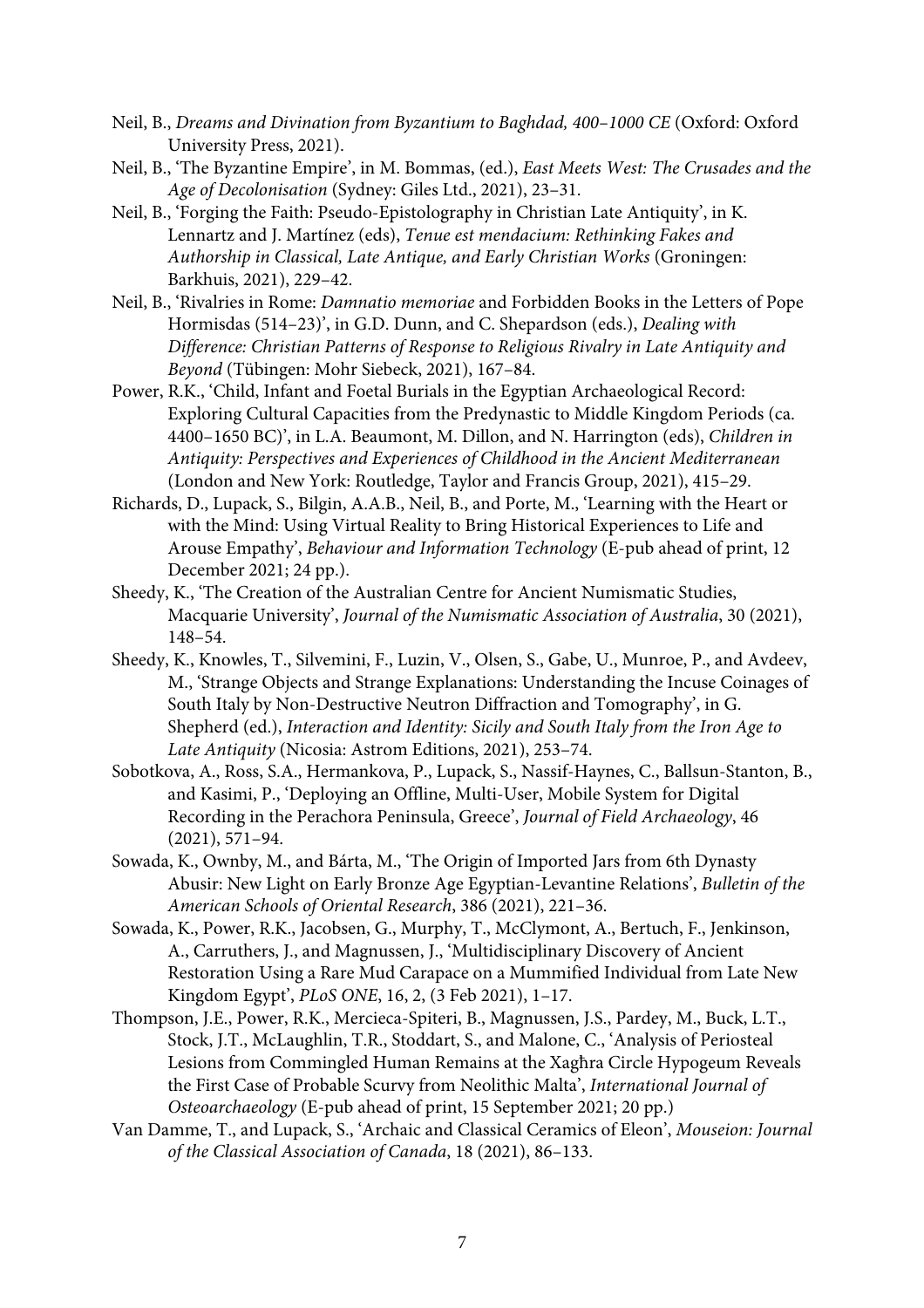Whitford, M.F., Gore, D.B., Johnsson, M.T., Bilgin, A.A., Power, R.K., Richards, C., and Withford, M.J., 'A Complementary Validation of Egyptian Faience Jewellery Reconstruction Using Elemental and Statistical Analyses', *Journal of Archaeological Science: Reports,* 38 (2021), 1–10.

- Worthington, I. *Athens after Empire: A History from Alexander the Great to the Emperor Hadrian* (New York: Oxford University Press, 2021).
- Worthington, I., 'The Date of the Athenian-Roman *foedus*', *Klio*, 103 (2021), 90–96.
- Yuen-Collingridge, R., 'Observing the Scribe at Work', in R. Ast, M. Choat, J. Cromwell, J. Lougovaya, and R. Yuen-Collingridge (eds), *Observing the Scribe at Work: Scribal Practice in the Ancient World* (Leuven: Peeters, 2021), 1–8.

#### **Massey University**

- Bakogianni, A., 'Trapped between Fidelity and Adaptation? On the Reception of Ancient Greek Tragedy in Modern Greece', in V. Liapis and A. Sidiropoulou (eds.), *Adapting Greek Tragedy: Contemporary Contexts for Ancient Texts* (Cambridge: Cambridge University Press, 2021), 329-54.
- Bakogianni, A., 'Ancient Rhetoric on Screen: Performing *ag*о*̄nes* in Michael Cacoyannis' Euripidean Trilogy', in M. Edwards, S. Papaioannou, and A. Seraphim (eds.), *Brill's Companion to the Reception of Ancient Rhetoric* (Leiden: Brill, 2021), 331-55.
- Richardson, J.H., 'A Note on Propertius 4.1.25-26', *Classical World* 114 (2021), 309-15.
- Richardson, J.H., 'Past and Present in Roman Historical Thought and Historiography', in O. Devillers and B. Battistin Sebastiani (eds.), *Sources et modèles des historiens anciens, 2* (Bordeaux: Ausonius Éditions, 2021), 109-18.
- Richardson, J.H., 'Rome's Early Growth', review of A. Ziółkowski, *From* Roma Quadrata *to* la grande Roma dei Tarquini*: A Study of the Literary Tradition on Rome's Territorial Growth under the Kings* (Stuttgart: Franz Steiner Verlag, 2019), *Histos* 15 (2021), 50-6.
- Salapata, G., 'Labor XI: The Apples of the Hesperides', in D. Ogden (ed.), *The Oxford Handbook of Heracles* (New York: Oxford University Press, 2021), 149-64.

#### **University of Adelaide**

- Baltussen, H. 2021. 'Polemic, Personality, and the Iamblichean Circle of Eunapius' Lives', in P. D'Hoine et al. (eds), *Polemics, Rivalry, and Networking in Greco-Roman Antiquity*  (Leuven: Brepols), 151–176.
- Blazevic, T. 2021. 'Student Voice, Weaponized History: how the far-right uses the participatory web to appropriate history' In Adele Nye and Jennifer Clark (eds) *Teaching History for the Contemporary World – Tensions, Challenges and Classroom Experiences in Higher Education.* Springer Nature: Singapore*.*
- Clarke, J. 2021. 'Female pain in Prudentius' Peristephanon', *Classical Quarterly* 71(1), 386– 401.
- Harpas, M. 2021. 'The Relationship of Blood, Intelligence, and Delirium: Perspectives in the Hippocratic Treatises', *Melita Classica* 7: 126–150.
- O'Hea, M. 2021. 'Biography through Tomb-Goods: Revisiting Pella's Byzantine Tomb 39A', *Mediterranean Archaeology*, 34.
- Rafferty, David. 2021. 'Rural voters in Roman elections', *Transactions of the American Philological Association* 151(1), 127–153.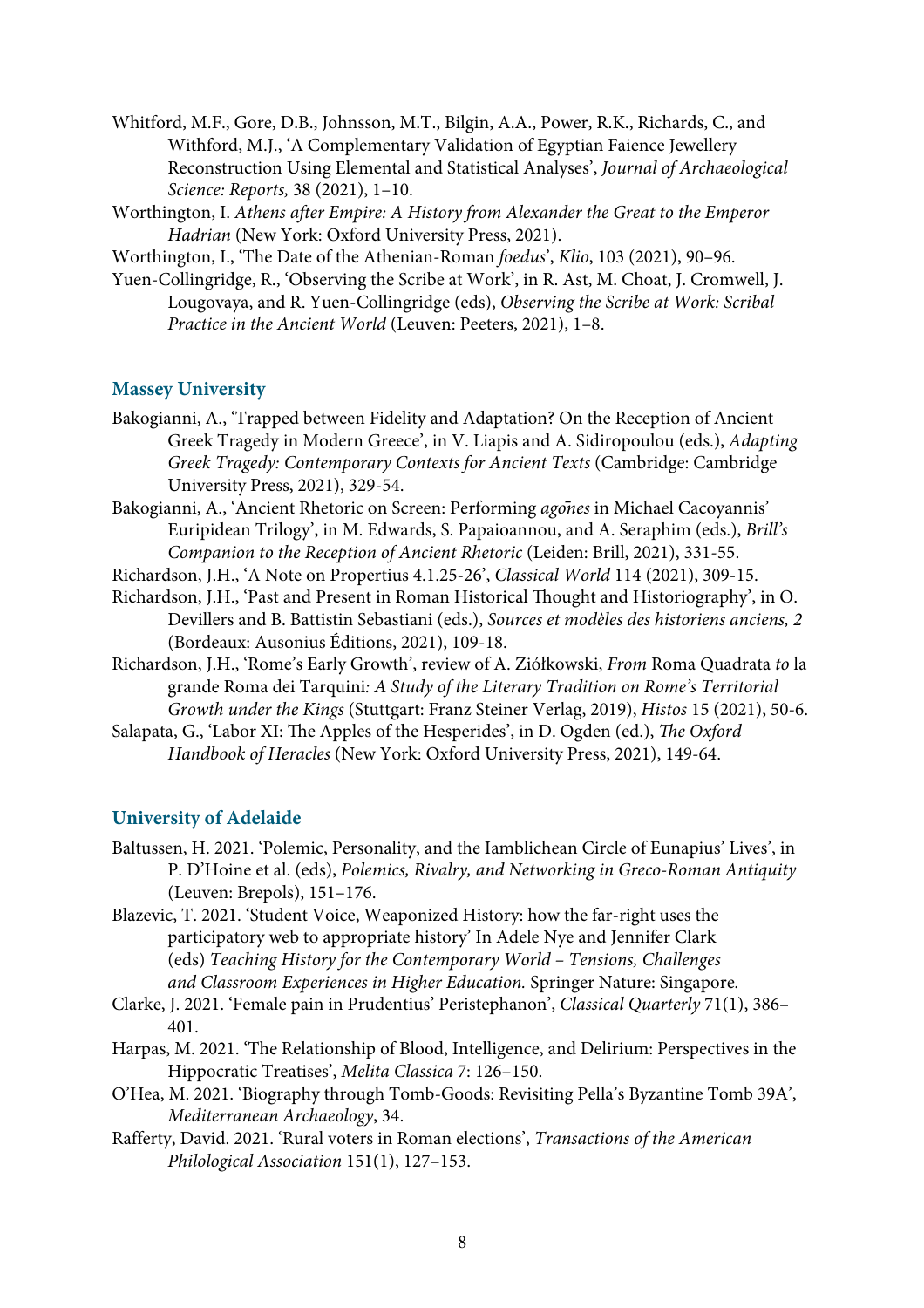Zanker, G. 2021. 'A Note on Anchises' *Romane* at Virgil, *Aeneid* 6.851', *Mnemosyne* 74: 329– 337.

#### **University of Auckland**

- Bailey, L. 'Servants of God?: *Servi* in the letters of Gregory the Great', *Journal of the Australian Early Medieval Association* 17.1 (2021), 25-41.
- Emmitt, J., A. McAlister, N. Bawden, and J. Armstrong 'XRF and 3D modelling on a composite Etruscan helmet' *Applied Sciences: Special Issue "3D Information Technologies in Cultural Heritage Preservation and Popularisation*" 11 (2021), 8026.
- Emmitt, J., A. McAlister, and J. Armstrong (2021) 'Pitfalls and possibilities of patinated bronze: the analysis of Pre-Roman Italian armour using pXRF' *Minerals: Special Issue "Mineralogical Approaches to Archaeological Materials: Technological and Social Insights"* 11 (2021), 697 (pp. 1-20).
- Emmitt, J., T. Mackrell, and J. Armstrong (2021) 'Digital modelling in museum collections: A case study on Etruscan armour' *Journal of Computer Applications in Archaeology (Special Collection: Fighting illicit trade in antiquities with digital technology)* 4 (2021), 63–78.
- Lewis, M. and Robertson, C. 'Shameful Kisses: A History of the Reception and Rejection of Homoeroticism in Catullus' *Antichthon* 55 (2021), 172-193.

#### **University of Canterbury**

- Griffith, A.B., 'Becoming a Member of the Cult: Individuals and Communities', in L. Bricault, A. Dardenay and R. Veymiers (edd.), *The Mystery of Mithras: Exploring the Heart of a Roman Cult (Catalogue d'exposition)* (Toulouse: Musée Royal de Mariemont) 299- 308.
- O'Sullivan, P., 'Satyric Friendship in Euripides' *Cyclops*'*,* in A. Antonopoulos, G. Harrison & M. Christopoulos (edd.), *Reconstructing Satyr Drama* (Berlin: De Gruyter) 375-394.
- O'Sullivan, P. 'From Olympus to Aitna: Homer, Gorgias and the Power of Music in Pindar's *Pythian* 1', in V. Lewis and H. Reid (edd.), *Pindar in Sicily*: *The Heritage of Western Greece* (Sioux City, USA: Parnassos Press) 119-142.

#### **University of Melbourne**

- Attema, P.A.J., P. Carafa, W.M. Jongman, C.J. Smith, A.J. Bronkhorst, M.C. Capanna, T.C.A. de Haas, P.M. van Leusen, G.W. Tol, R.E. Witcher and N.A. Wouda, 'The Roman Hinterland Project: Integrating Field Surveys around Rome and Beyond', *European Journal of Archaeology* 25 (2021) 1-21. doi:10.1017.eaa.2021.51
- Bedianashvili, G., Jamieson, A., and C. Sagona, 'The Early Kurgan Period in Rabati, Georgia: The Cultural Sequence and a New Suite of Radiocarbon Dates', *Radiocarbon* 63:6 (2021), 1673–1713. doi:10.1017/RDC.2021.56
- De Haas, T. and G. Tol, 'The Impact of Roman Expansion on the Pontine Marshes', in T. de Haas, D. Peeters and L. Pinchetti (eds.), *City-Hinterland Relations on the Move? The Impact of Socio-Political Change on Local Economies from the Perspective of Survey Archaeology* (Heidelberg: Propylaeum, 2021), 1-9.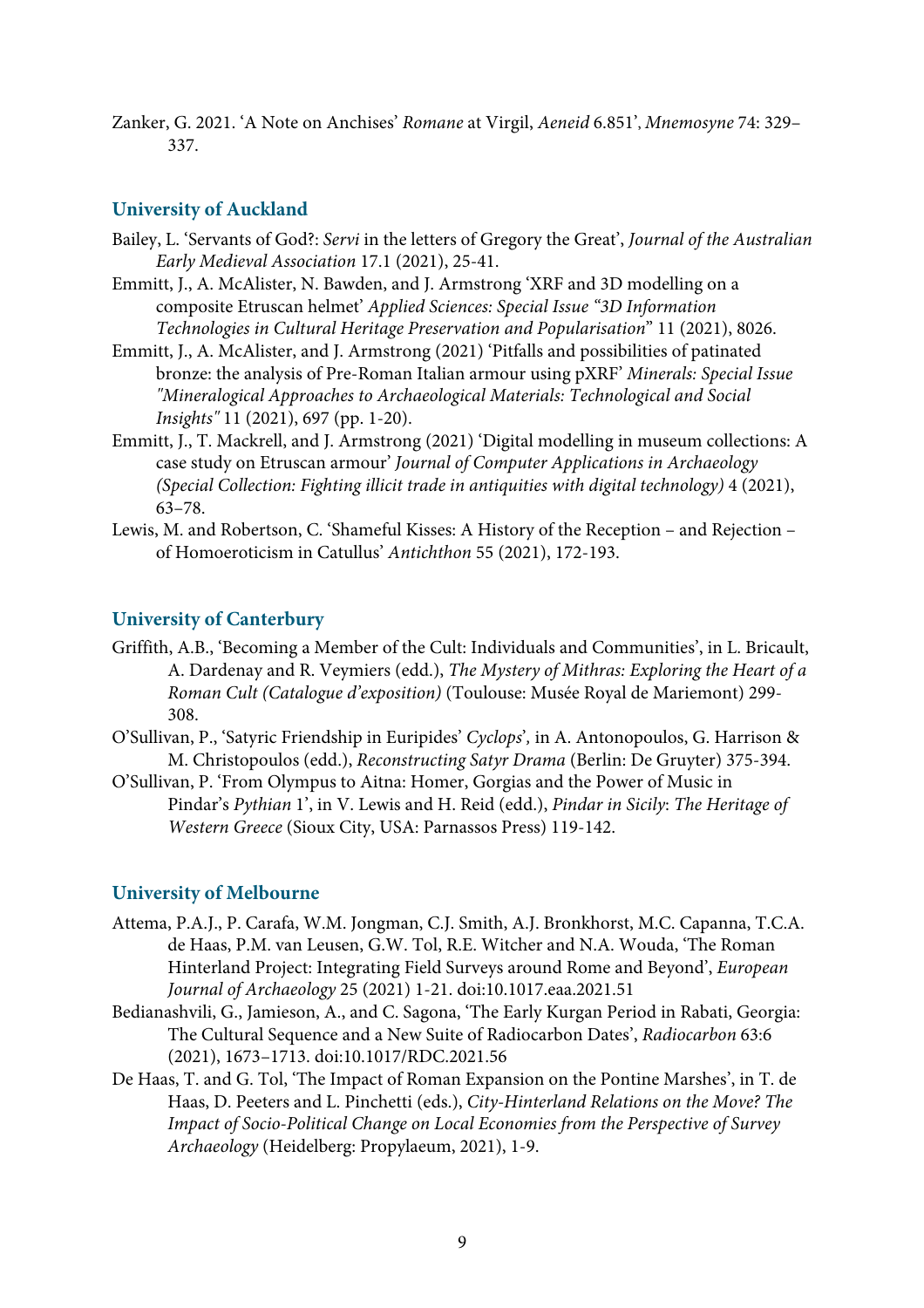- Hitchcock, L.A. 'Plagues and the Bronze Age Collapse: Naue II Swords, Germs, and Iron', *Ancient History Magazine* 31 (January 2021) 52-57.
- Hitchcock, L.A., *'Globalization, Capitalism, and Collapse in Prehistory and the Present', in C. R. Kimberling and S. Oliver (eds). Libertarianism: John Hospers, the Libertarian Party's 50th Anniversary, and Beyond* (Ottawa, IL.: Jameson Books, Inc., 2021), 292-297.
- Hitchcock, L.A., 'The Accidental Archaeologist: Becoming Lawrence of Arabia', Scraping the Surface Section. *Ancient History Magazine* 36 (November 2021) 12-13.
- Hitchcock, L.A., S. Gur-Arieh, L. Pisanu, M. Harris-Schober, A.M. Maeir, and P. Miletello, 'All in All, It's Just Another Stone in the Wall: From Safi to Sicily, 12<sup>th</sup> century Monumental Architecture in the Mediterranean', in A.M. Maeir and G.A. Pierce (eds.). *'To Explore the Land of Canaan:' Studies in Biblical Archaeology in Honor of Jeffrey R. Chadwick*. Archaeology of the Biblical Worlds 4 (Berlin: de Gruyter, 2021), 182-200.
- Jackson, H. and A. Jamieson, 'Case Studies: The Australian Excavations at Jebel Khalid and Tell Ahmar in Syria Pre and Post Conflict', in H. Jackson, A. Jamieson, A. Robinson and S. Russell (eds), *Heritage in Crisis: Papers presented at the 'Heritage in Conflict: A Review of the Situation in Syria and Iraq' workshop in Marburg (held at the 63rd Rencontres Assyriologiques Internationales (RAI) in Marburg, Germany, 24–25 July 2017) and 'Syria: Ancient History – Modern Conflict' symposium in Melbourne (held at the University of Melbourne, School of Historical and Philosophical Studies, Australia, 11–13 August 2017)* (Ancient Near Eastern Studies supplement series 57, Leuven: Peeters Press, 2021), pp. 161–179.
- Jackson, H., Jamieson A., Robinson, A., and S. Russell (eds), 2021 *Heritage in Crisis*: *Papers presented at the 'Heritage in Conflict: A Review of the Situation in Syria and Iraq' workshop in Marburg (held at the 63rd Rencontres Assyriologiques Internationales (RAI) in Marburg, Germany, 24–25 July 2017) and 'Syria: Ancient History – Modern Conflict' symposium in Melbourne (held at the University of Melbourne, School of Historical and Philosophical Studies, Australia, 11–13 August 2017)* (Ancient Near Eastern Studies supplement series 57, Leuven: Peeters Press, 2021).
- Jamieson A., 'Introducing Heritage in Conflict', in 2021, in H. Jackson, A. Jamieson, A. Robinson and S. Russell (eds), *Heritage in Crisis: Papers presented at the 'Heritage in Conflict: A Review of the Situation in Syria and Iraq' workshop in Marburg (held at the 63rd Rencontres Assyriologiques Internationales (RAI) in Marburg, Germany, 24–25 July 2017) and 'Syria: Ancient History – Modern Conflict' symposium in Melbourne (held at the University of Melbourne, School of Historical and Philosophical Studies, Australia, 11–13 August 2017)* (Ancient Near Eastern Studies supplement series 57, Leuven: Peeters Press, 2021), pp. 1–11.
- Kim, H.J., 'Ethnic Identity and the 'Barbarian' in Classical Greece and early China: Its origins and distinctive features', in H. Beck and G. Vankeerberghen (eds.), *Rulers and Ruled in Ancient Greece, Rome and China* (Cambridge: Cambridge University Press, 2021), 420-442.
- Kim, H.J., Lieu, S., and McLaughlin, R., *Rome and China: Points of Contact* (Routledge, 2021).
- Ridley, R., 'Il decano dei fotografi di archeologia: Harry Burton': www.adottaunoperadarte.it/ronald-t-ridley (2021)
- Ridley, R., 'M. Furius Camillus and historical method', *Rationes rerum* (Rome) 18 (2021): 77- 97.
- Runia D. T. and G. E. Sterling (eds.), *The Studia Philonica Annual* 33 (SBL Press: Atlanta 2021).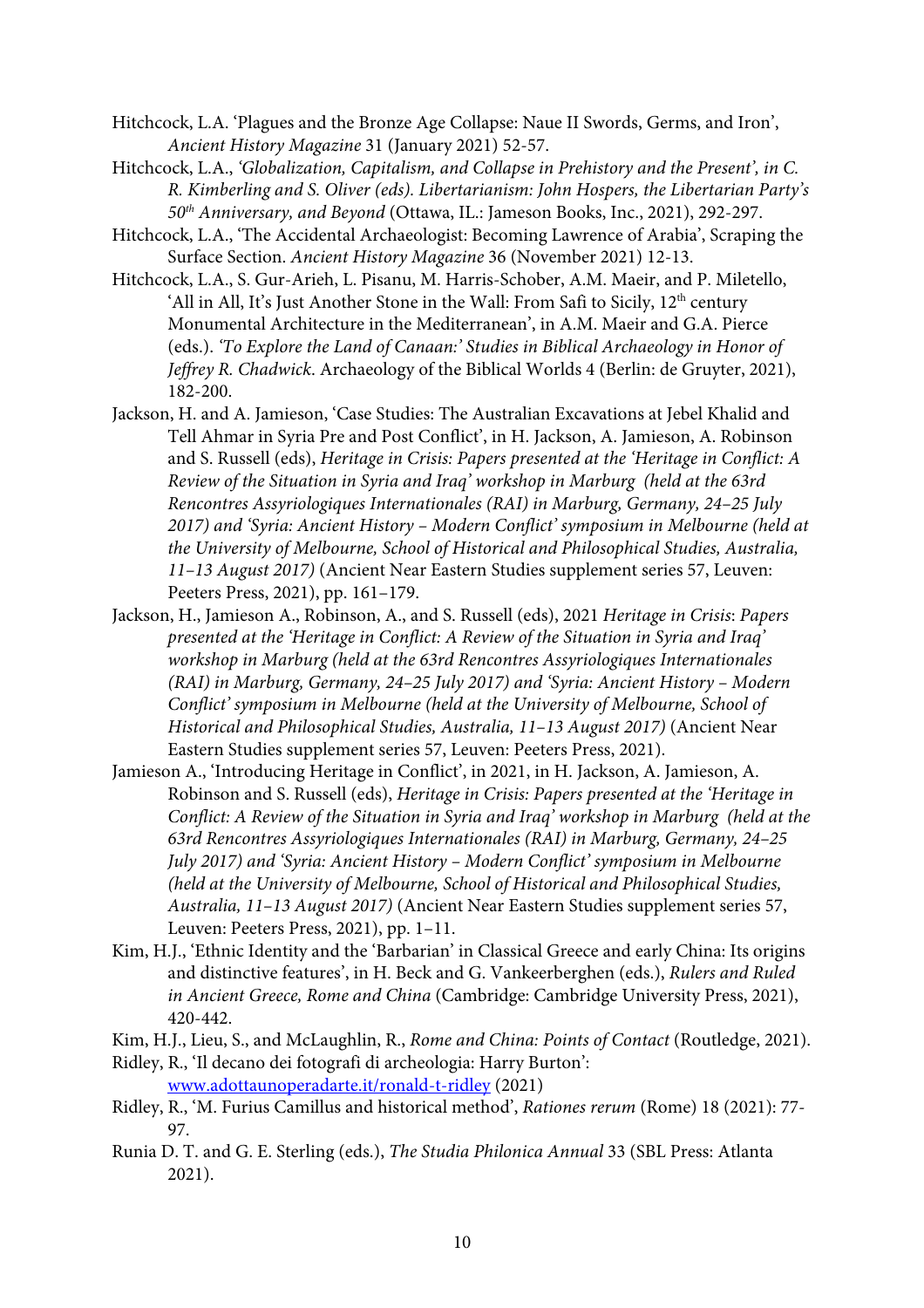- Runia, D. T., 'Half a Century of Philonic Research since the Lyon Colloque: Some Evaluatory Reflections,' in S. Morlet and O. Munnich (eds.), *Les études philoniennes: regards sur cinquante années de recherche (1967–2017),* Studies in Philo of Alexandria 13 (Leiden: Brill, 2021) 21–36.
- Tol, G., T. de Haas, J. Sevink, M. Schepers, B. Ullrich and W. de Neef, '"There's more than meets the eye": Developing an integrated archaeological approach to reconstruct human-environment dynamics in the Pontine marshes (Lazio, Central Italy)', *Geoarchaeology* 36.1 (2021), 109-129.
- Tol, G.W., T.C.A. de Haas and P.A.J. Attema, 'Terra Sigillata in southern Latium: the evidence from the Pontine Region Project, 1987-2014', *Palaeohistoria* 61/62 (2021), 203-272.
- Van Oyen, A., G.W. Tol and R.G. Vennarucci, 'The Missing Link. A Nucleated Rural Centre at Podere Marzuolo (Cinigiano – Grosseto)', in A. Sebastiani and C. Megale (eds.), *Archaeological Landscapes of Roman Etruria. Research and Field Papers* (Turnhout, Brepols 2021), 237-250.
- Verduci, J.A., 'Adornment Practices in the Ancient Near East and the Question of Embodied Boundary Maintenance,' in K. Neumann and A. Thomason (eds), *Handbook of the Senses in the Ancient Near East (*New York: Routledge 2021), 125–140.
- Webber, M., "La Trobe's Garden City and the Lost Sculptures of Fitzroy Gardens", *La Trobeana Journal* 20 supplement (2021), 3-51.

### **University of Newcastle**

- Bennett, J. and Johnson M., 'Teaching entangled Australian Sexual Histories: Pedagogy and Approaches', *History Compass* 19.10 (2021), online at https://doi.org/10.1111/hic3.12690
- Džino, D. and Strickler, R. W. (eds.) *Dissidence and Persecution in Byzantium* (Leiden: Brill, 2021).
- Džino, D. and Strickler, R. W. 'Introduction', in D. Džino and R. Strickler (eds.), *Dissidence and Persecution in Byzantium* (Leiden: Brill, 2021), 1-12.
- Johnson, M. and Kimball, N. 'Performing Theocritus's Pharmakeutria: Revealing Hellenistic Witchcraft,' *Arethusa* 54.2 (2021), 163-184.
- Johnson, M. and O'Hearn, L. (eds.) *Anticthon* 55 (2021).
- Johnson, M. and O'Hearn, L. 'Introduction', *Anticthon* 55 (2021), 1-5.
- Johnson, M. 'Baudelaire and the Classical Tradition: Virgil, Ovid and Sappho in Paris', in Rolls, A. and Johnson, M (eds.). *Remembering Paris in Text and Film* (Bristol: Intellect, 2021).
- Johnson, M. "Catullus' Fantastical Memories–Poem 68 and Writing Trauma', *Antichton* 55 (2021), 136-154
- Johnson, M. 'Eighteenth-and Nineteenth-Century Sapphos in France, England, and the United States', in P. J. Finglass and A. Kelly (eds.), *The Cambridge Companion to Sappho* (Cambridge: CUP, 2021), 361-374.
- Johnson, M. 'Sappho in Australia and New Zealand', in P. J. Finglass and A. Kelly (eds.), *The Cambridge Companion to Sappho* (Cambridge: CUP, 2021), 408-422.
- Johnson, M. 'Sappho in the Salons', in A. Rolls and M. Johnson (eds.). *Remembering Paris in Text and Film* (Bristol: Intellect, 2021).
- Rolls, A. and Johnson, M. (eds.). *Remembering Paris in Text and Film* (Bristol: Intellect, 2021)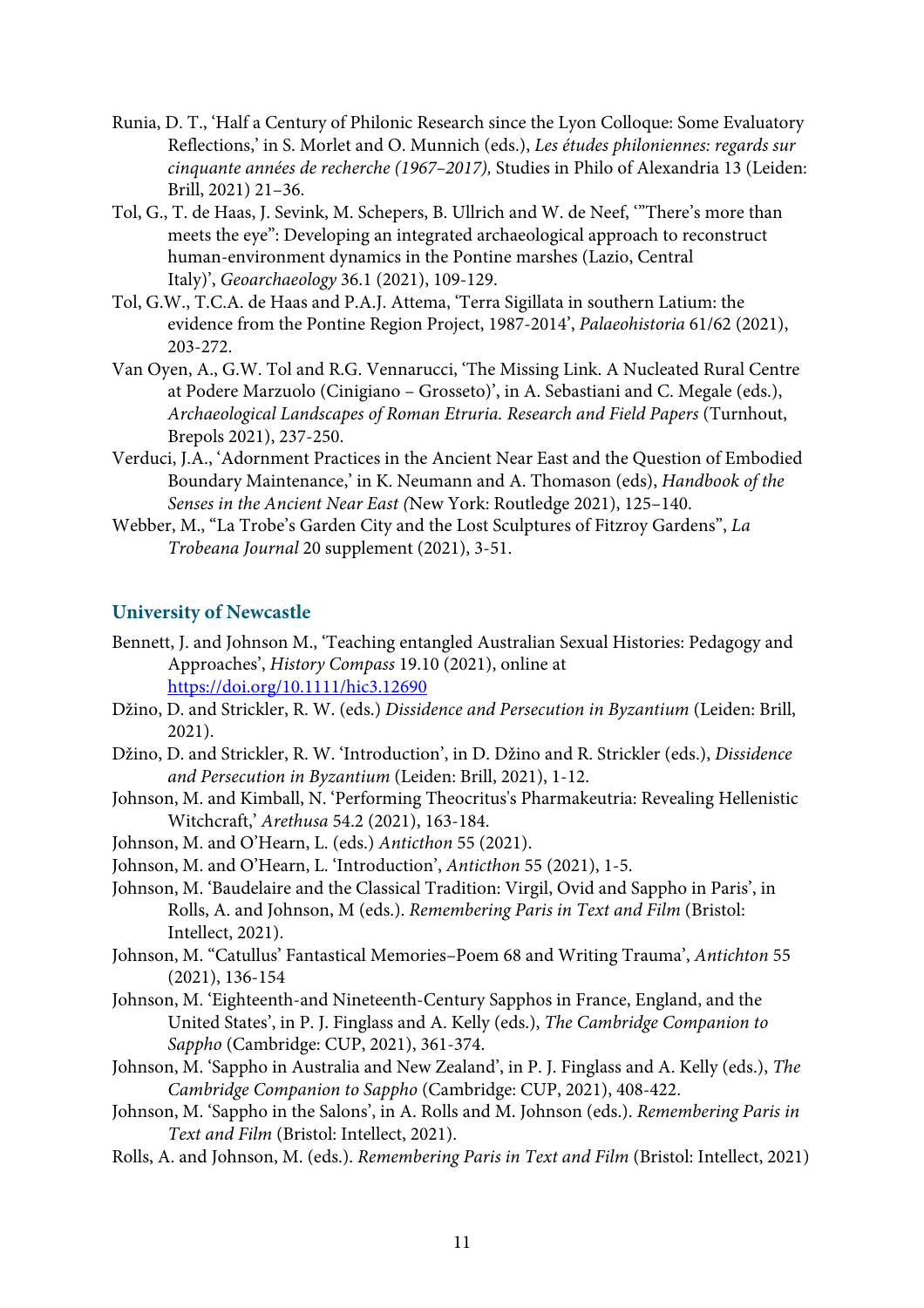- Rolls, A. and Johnson, M. 'Introduction,' in A. Rolls and M. Johnson (eds.). *Remembering Paris in Text and Film* (Bristol: Intellect, 2021),
- Strickler, R. W. 'Acoumeti', in David G. Hunter, Paul J.J. van Geest, and Jan Lietaert Peerbolte (eds.), *Brill Encyclopedia of Early Christianity Online (*Leiden: Brill, 2021), online at http://dx.doi.org/10.1163/2589-7993\_EECO\_SIM\_00000039
- Strickler, R. W. 'Monsters Dressed in Purple: Imperial Critique in Early 7th-Century Byzantine Literature', in D. Džino and R. W. Strickler (eds.), Dissidence and Persecution in Byzantium (Leiden: Brill, 2021), 52-69.
- Tarrant, H., 'Plato,' in Stewart Goetz and Charles Taliaferro (eds.), *The Encyclopedia of Philosophy of Religion* (Hoboken: Wiley, 2021), online at https://onlinelibrary.wiley.com/doi/book/10.1002/9781119009924
- Tarrant, H., 'Special kinds of Platonic discourse: Does Olympiodorus have a new approach?', in A. Joose (ed.), *Olympiodorus of Alexandria: Exegete, Teacher, Platonic Philosopher*, (Leiden: Brill, 2021), 206-220.
- Tarrant, H. 'Porphyry's Commentary on Ptolemy's Harmonics: Questions of philosophic and scientific identity', in F. Pelosi and F. Petrucci (eds), *Music and Philosophy in the Roman Empire* (Cambridge: CUP, 2021), 198-226.
- Tarrant, H. 'Formal argument and Olympiodorus' development as a Plato-commentator', *HPLA* 24 (2021), 210-241.

# **University of New England**

- Creyke, R., D. Hamer, P. O'Mara, B. Smith and T. S. Taylor, *Laying Down the Law*, 11th Edition (Chatswood: LexisNexis, 2021).
- Hamilton, A.J., and B. Hopwood, 'A highly species-rich jaw-bone artefact from New Guinea', *Archaeological and Anthropological Sciences* 13.6 (2021), 1-7. https://doi.org/10.1007/s12520-021-01354-9
- Taylor, T. S. 'Introduction: A cultural History of Genocide in the Ancient World', in T. S. Taylor (ed.), *A Cultural History of Genocide in the Ancient World* (London: Bloomsbury, 2021), 1-29.
- Taylor, T. S. (ed.), *A Cultural History of Genocide in the Ancient World* (London: Bloomsbury, 2021).
- Taylor, T. S., 'Statutes' in R. Finklstein and D. Hamer (eds.), *LexisNexis Concise Australian Legal Dictionary* (Chatswood: LexisNexis, 2021).

# **University of Otago**

- Dominik, W. J. 'Modern Assessments of Quintilian', in M. van der Poel, M. Edwards and J. J. Murphy (eds.), *The Oxford Handbook of Quintilian* (Oxford/New York: Oxford University Press, 2021), 464-503.
- McConnell, S., 'Cicero on the emotions and the soul', in J. Atkins and T. Bénatouïl (eds.),*The Cambridge Companion to Cicero's Philosophy* (Cambridge: Cambridge University Press, 2021), 150–165.
- McConnell, S., 'Cicero and the golden age tradition', in P. Destrée, J. Opsomer, and G. Roskam (eds.), *Utopias in Ancient Thought* (Berlin: de Gruyter, 2021), 213–230.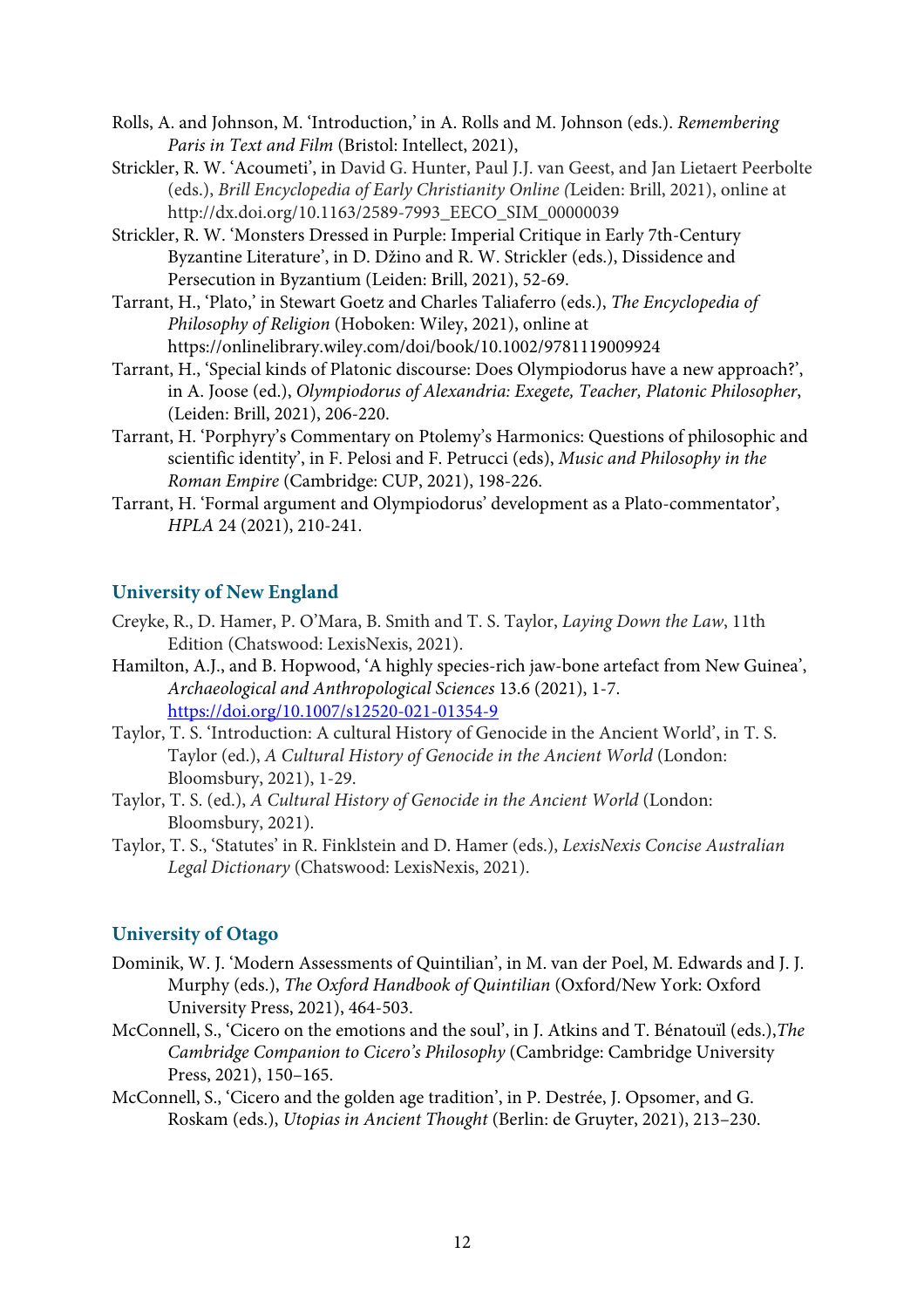- Gilbert, N. and S. McConnell, 'Cicero's philosophical works', in R. Scodel (ed.), *Oxford Bibliographies in Classics* (New York: Oxford University Press, 2021) (unpaginated online publication).
- Osland, D. 'Space and interaction in late antique Rome' [Review of the book *Urban space and aristocratic power in late antique Rome AD 270-535*], *Classical Review*, *71.1* (2021), 175-177. doi: 10.1017/S0009840X20001547
- Osland, D. *'*Augusta Emerita.' *When in Rome* Podcast. Retrieved from https://soundcloud.com/wheninromepodcast/augusta-emerita
- Osland, D. *'*Goths and Christians in late antique Spain*.*' Department of Classics & Ancient History Research Seminar, University of Auckland, Auckland, New Zealand.
- Wheatley, P., & Dunn, C. (2021). Coinage as propaganda: Alexander and his successors. In J. Walsh & E. Baynham (Eds.), *Alexander the Great and propaganda*. (pp. 162-198). Abingdon, UK: Routledge.
- Wheatley, Pat, 'Demetrios I Poliorketes', in A. Erskine *et al*. (eds.), *The Encyclopedia of Ancient History Phase 2 Additions* (Wiley & Sons Online Library, 2021).
- Wheatley, Pat, '"Fly, Mithridates!": Myth, Historiography, and Love in the Creation of a Diadoch Dynasty', *Proceedings of the Australasian Society for Classical Studies (ASCS) 42nd Annual Conference and Meeting, 2021.* (pp. 35-36).
- Wheatley, Pat, *Alexander III of Macedon*. Ithaca Bound Podcast, (2021, June). Retrieved from https://ithacabound.com/podcast/alexander-iii-of-macedon-w-dr-pat-wheatley

# **University of Queensland**

- Brown, A.R. 'Antiquarian Knights in Mediterranean Island Landscapes: The Hospitaller Order of St John and Crusading among the Ruins of Classical Antiquity, from Medieval Rhodes to Early Modern Malta,' *Journal of Medieval History* 47.3 (2021) 413-432
- Crapper, Motta, Keenan-Jones, and Monteleone, 'Hydraulic engineering analysis of Roman water infrastructure: a review of practice and possibilities', *Water History*  (2021) doi.org/10.1007/s12685-021-00285-5
- Pritchard, D. M. 'Athletic Participation, Training and Adolescent Education', in T. Scanlon and A. Futrell (eds.), *The Oxford Handbook of Sport and Spectacle in the Ancient World*, (Oxford University Press, 2021), 629-49.
- Pritchard, D. M. 'Armed Forces', in J. Neils and D. Rogers (eds.), *The Cambridge Companion to Ancient Athens*, Cambridge (Cambridge University Press, 2021), 405-17.
- Pritchard, D. M. 'Athletics, Democracy and War', in J. Neils and D. Rogers (eds.), *The Cambridge Companion to Ancient Athens*, Cambridge (Cambridge University Press, 2021), 307-18.
- Serra-Llobet, Kondolf, Magdaleno, and Keenan-Jones 'Flood Diversions and Bypasses: Benefits and Challenges' *WIREs Water* 9 (2021) e1562*.* doi.org/10.1007/978-3-319- 71673-2\_1
- Stevenson, T., 'Venus Genetrix and Caesar's Theory of Rome', in Rhiannon Evans and Sonya Wurster (eds.) *Theorising Rome* (Newcastle, UK: Cambridge Scholars Press, 2021), 33- 48.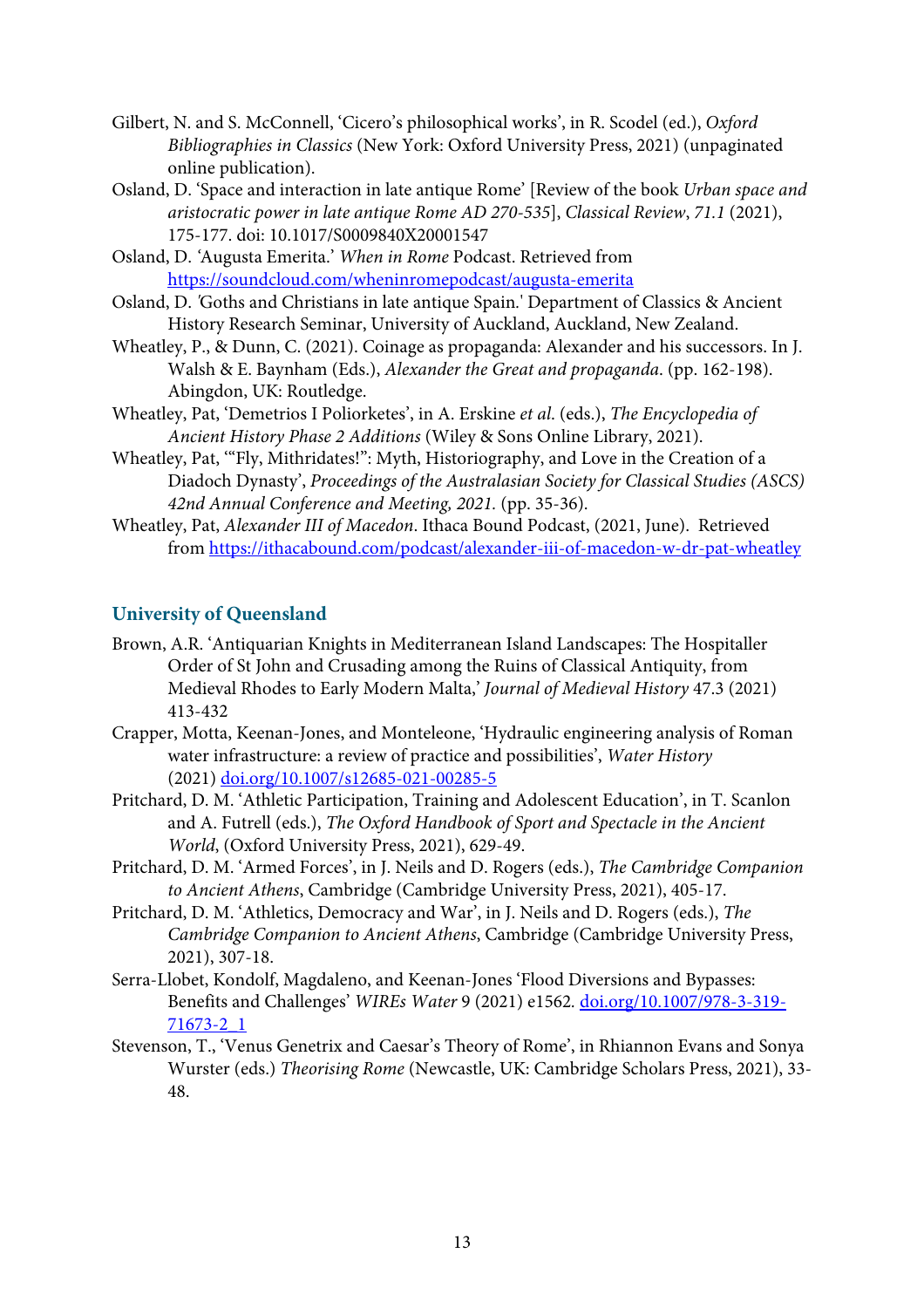### **University of Sydney**

- Barker, C. & Green, J.R., '2.5.2 Nea Paphos', in: L. Bombardieri & E. Panero (eds), *Cyprus: Crossroads of civilizations. Exhibition catalog,* DeArtcom London, 2021, 127-130
- Benitez, R., "Socrates' Conception of the Underworld" in A. Hooper and G. Gazis eds. *Aspects of Death and the Afterlife in Greek Literature*. University of Liverpool Press (2021), 123-134.
- Cowan, R., 'Dismembering Cominius: Political Violence and Iambic Aggression in Catullus 108', in M. Johnson and L. O'Hearn (eds.) *Catullus in the 21stCentury.* Special issue of *Antichthon* 55 (2021), 53–73.
- Cowan, R., 'The Last shall be First: πανύστατος in Apollonios and Homer', *Yearbook of Ancient Greek Epic* 5 (2021) 135–165.
- Cowan, R., 'Mothers in Arms: Towards an Ecofeminist Reading of Virgil's *Georgics*', in E. Giusti and V. Rimell (eds.) *Virgil and the Feminine*. Special issue of *Vergilius* 67 (2021), 183–204.
- Cowan, R., 'Since Orpheus was in Short Pants: Re-Assessing Oeagrus at Aristophanes *Wasps* 579–80', *Classical Quarterly* 71 (2021), 89–94.
- Cowan, R., 'Sex and Violence: Gender in the *Civil War*', in P. Roche (ed.) *Reading Lucan's Civil War: A Critical Guide* (Norman OK: University of Oklahoma Press, 2021), 266– 282.
- Cowan, R., 'Charging the Canon: Lucan and Vergil' in P. Roche (ed.) *Reading Lucan's Civil War: A Critical Guide* (Norman OK: University of Oklahoma Press, 2021), 192–210.
- Cowan, R., 'Knowing me, Knowing you: Epic Anagnorisis and the Recognition of Tragedy', in S. Papaioannou and A. Marinis (eds.) *Elements of Tragedy in Flavian Epic* (Berlin: De Gruyter, 2021) 43–65.
- Muecke, F., 'The Epitome of Roman History in Biondo Flavio's *Roma triumphans* Book 7: Preliminary Explorations', *Commentaria Classica* 8 (2021), 29-48.
- Richards C., 'Playing games at the Paphos Theatre: an examination of graffiti games uncovered by the Paphos Theatre Archaeological Project', *Herom: Journal on Hellenistic and Roman Material Culture* 10, 2021, 77-98.
- Roche, Paul (ed.) *Reading Lucan's Civil War: A Critical Guide* (Oklahoma: University of Oklahoma Press, 2021).
- Roche, Paul 'Introduction: Reading Lucan's Civil War' in Paul Roche (ed.) *Reading Lucan's Civil War: A Critical Guide* (Oklahoma: University of Oklahoma Press, 2021) 1-17.
- Roche, Paul 'Things fall apart: book seven' in Paul Roche (ed.) *Reading Lucan's Civil War: A Critical Guide* (Oklahoma: University of Oklahoma Press, 2021) 121-36.
- Roche, Paul ''The living end: book ten'' in Paul Roche (ed.) *Reading Lucan's Civil War: A Critical Guide* (Oklahoma: University of Oklahoma Press, 2021) 179-91.
- Roche, Paul 'Staring at the son: strategies of praise in Claud. *III Cos. Hon*.' *Journal of Late Antiquity* 14 (2021) 142-58.
- Rogerson, A., 'On the Way to Rome in *Aeneid* 8', in R. Evans & S. Wurster (eds.), *Theorising Rome* (Cambridge: Cambridge Scholars Publishing, 2021), 1-14.
- Tan, James. 2021. 'The Fiscality of Foreign Relations in the Roman Republic (241-146 BCE)', in I. Soto & J. Valk (eds), *The Mechanics of Extraction: Comparing Principles of Taxation and Tax Compliance in the Ancient World* (New York: New York University Press, 2021), 262-89.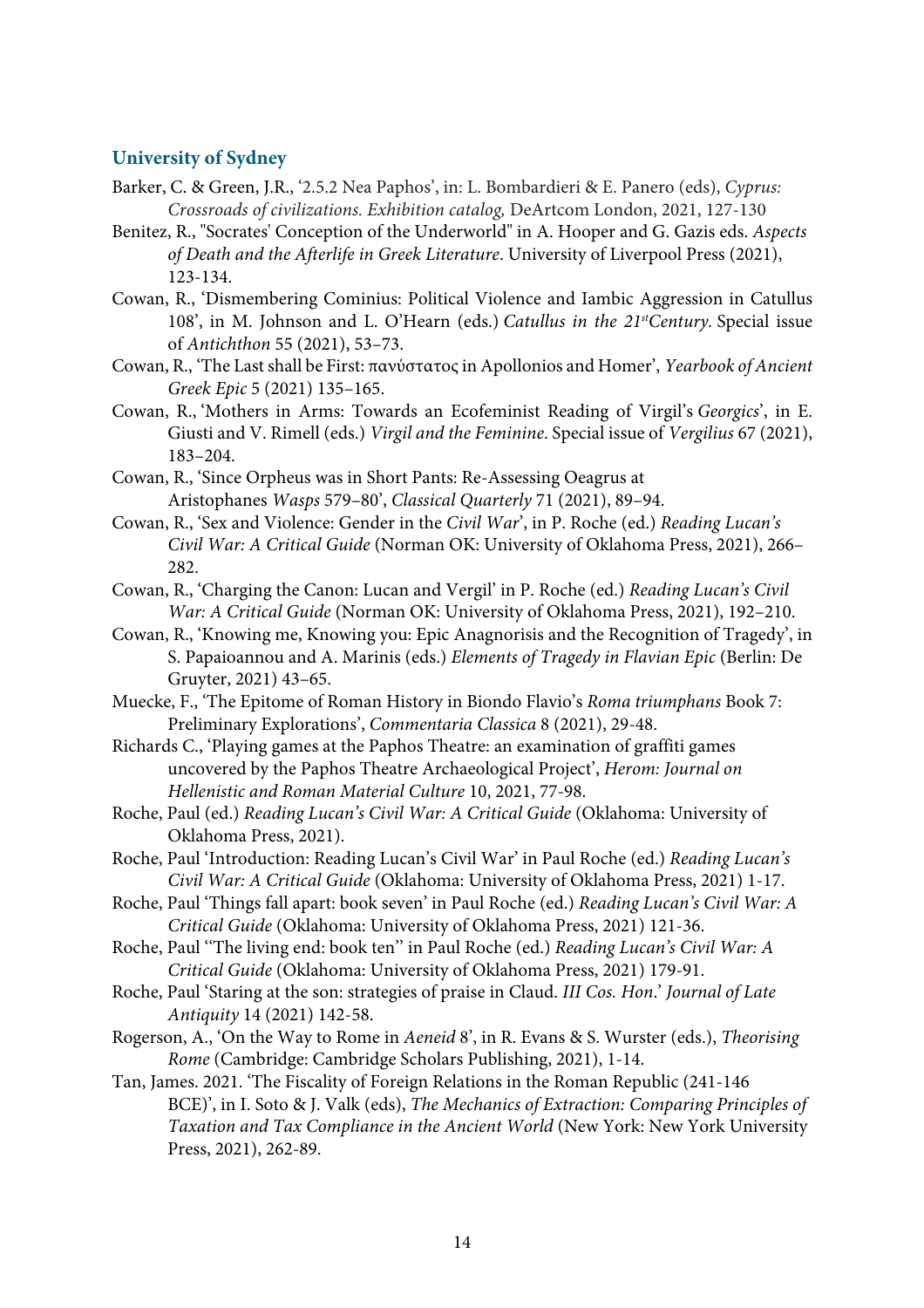#### **Victoria University of Wellington**

Kierstead, J. C, 'Is Protagoras' Great Speech on Democracy?' *Polis* 38 (2021): 199–207.

- Kierstead, J. C. and S. Perris, 'Greek: Burial and Dúchas', in M. Sonzogni and M. Zanetti (eds.), *Raids and Settlements: Heaney as Translator* (Wellington: Cuba Press, 2021), 135–51.
- McNamara, J., and V. E. Pagán (eds), *Tacitus' Wonders: Empire and Paradox in Ancient Rome* (London: Bloomsbury, 2022).
- Perris, S., 'Violence in Adaptations of Greek Tragedy', in V. Liapis and A. Sidiropoulou (eds.), *Adapting Greek Tragedy: Contemporary Contexts for Ancient Texts* (Cambridge: Cambridge University Press, 2021), 247–71.
- Puetz, B., 'Philip Pullman's *His Dark Materials Trilogy* and the *Aeneid*: Lyra as an Anti-Aeneas', in J. O'Neil and A. Rigoni (eds.), *The* Aeneid *and the Modern World. Interdisciplinary Perspectives on Vergil's Epic in the 20th and 21st Centuries*  (London*:* Routledge, 2021), 95–110.
- Puetz, B., 'When is a Robot a Human? Hope, Myth and Humanity in Bernard Beckett's *Genesis*', in K. Marciniak (ed.), *Our Mythical Hope. The Ancient Myths as Medicine for the Hardships of Life in Children's and Young Adult Culture* (Warsaw: Warsaw University Press 2021), 471–90.
- Puetz, B., 'Odysseus Down Under: Classical Myth in New Zealand School Education', in L. Maurice (ed.), *Our Mythical Education: The Reception of Classical Myth Worldwide in Formal Education, 1900-2020* (Warsaw: Warsaw University Press 2021), 311–22.
- Tatum, W. J. '88 BCE', in V. Arena and J. R. W. Prag (eds.), *A Companion to the Political Culture of the Roman Republic* (Oxford: Oxford University Press, 2021), 55–67.

#### **University of Western Australia**

- Davenport, C. and Mallan, C. 'Cassius Dio: The Senator and his Caesars', in C. Davenport and C. Mallan (eds), *Emperors and Political Culture in Cassius Dio's Roman History,* (Cambridge: Cambridge University Press, 2021), 1-30
- Mallan, C., 'Dio and His Friends: Autobiography and Biography in Cassius Dio's Contemporary Narrative', in C. Davenport and C. Mallan (eds), *Emperors and Political Culture in Cassius Dio's Roman History,* (Cambridge: Cambridge University Press, 2021), 265-286.
- Mallan, C. 2021, ''...but he possessed a most singular nature': Cassius Dio on Tiberius', in C. Davenport and C. Mallan (eds), *Emperors and Political Culture in Cassius Dio's Roman History,* (Cambridge: Cambridge University Press, 2021), 133-157.
- Haskell, Y. 'Scientific Poetry in the Shadow of the Jesuit Suppression', in R. Markevičiūtė & B. Roling (eds..), *Die Poesie Der Dinge: Ziele Und Strategien Der Wissensvermittlung Im Lateinischen Lehrgedicht Der Frühen Neuzeit* (Berlin: Walter de Gruyter, 2021). Open access: https://www.degruyter.com/document/doi/10.1515/9783110722826-013/pdf
- Haskell, Y. 'Subterranean subtexts: Allegory and the Jesuit Suppression in Rafael Landívar's *Rusticatio Mexicana* (Bologna 1782)', in *Dulces Ante Omnia Musae, Essays on Neolatin Poetry in Honour of Dirk Sacré*, ed. J. de Landtsheer, T. Van Hoot and F. Della Schiava (Turnhout: Brepols, 2021), 545-59